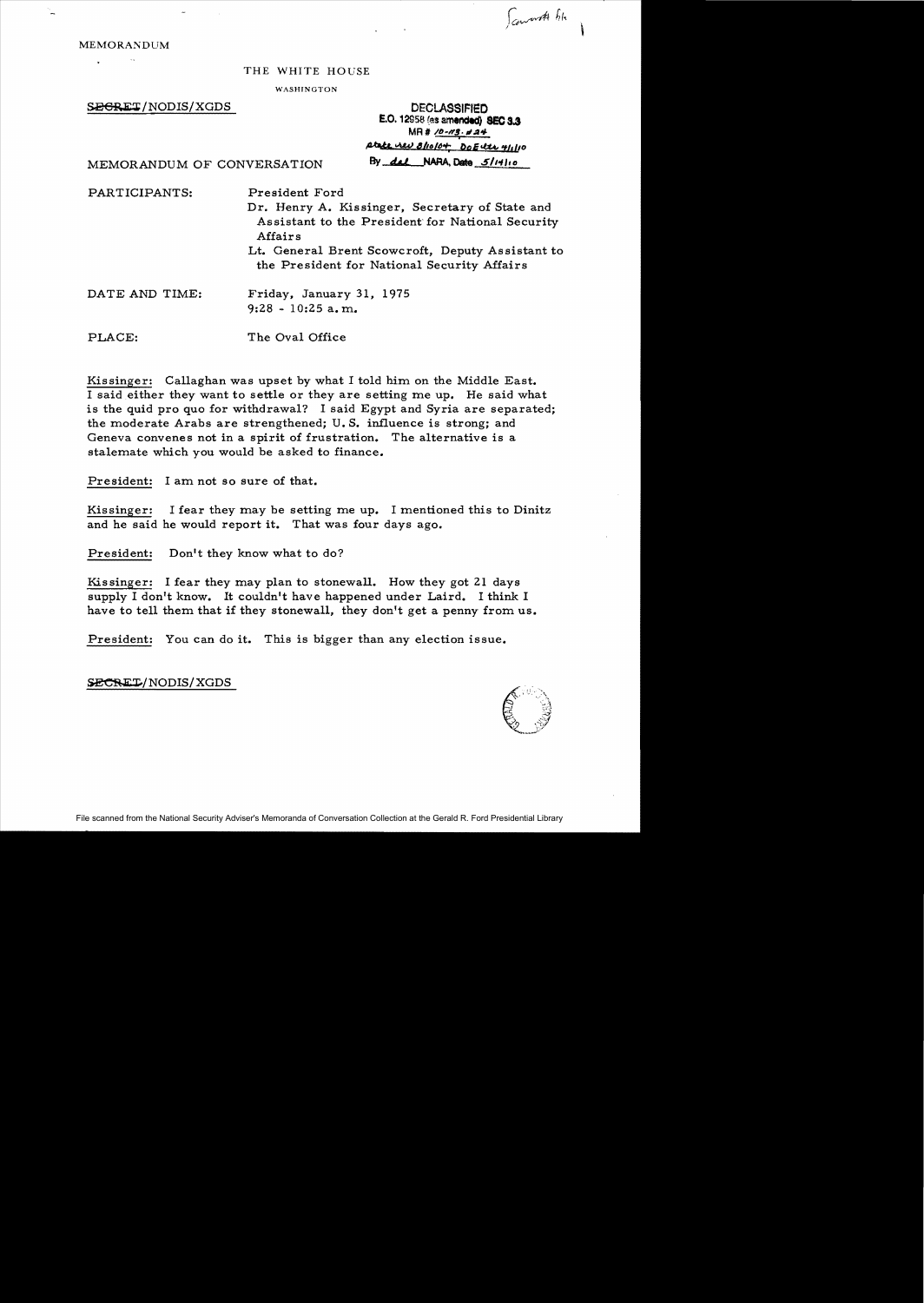## $~S<sub>F</sub><sub>F</sub><sub>C</sub><sub>F</sub>$  (NODIS/XGDS 2

Kissinger: The Jewish Community is now saying, "Let's go to Geneva. " That is the prescription of a stalemate. The Jewish groups have managed to prevent the nuclear power plant for Egypt. So now the French are getting it -- we lose the business and eight years of political leverage.

President: I think we have to tell Israel on your trip that I can't approve anything without further diplomatic movement.

Kissinger: I am going on two trips. The first trip should be low-key. I will get the maximum concessions from Sadat but I won't give them to Israel....

President: In the meeting with Wilson, should I say I agree with what you told Callaghan on Israeli intransigence? Don't the Brits see the problem?

Kissinger: They have ties to Israel and they are all screwed up. Callaghan is a nice guy but the most incompetent Foreign Minister I have ever seen. But it is good to have them slightly pro-Israel, to balance off the French. But they are the kookiest on the PLO -- they say it is a moral issue.



SECRET/NODIS/XGDS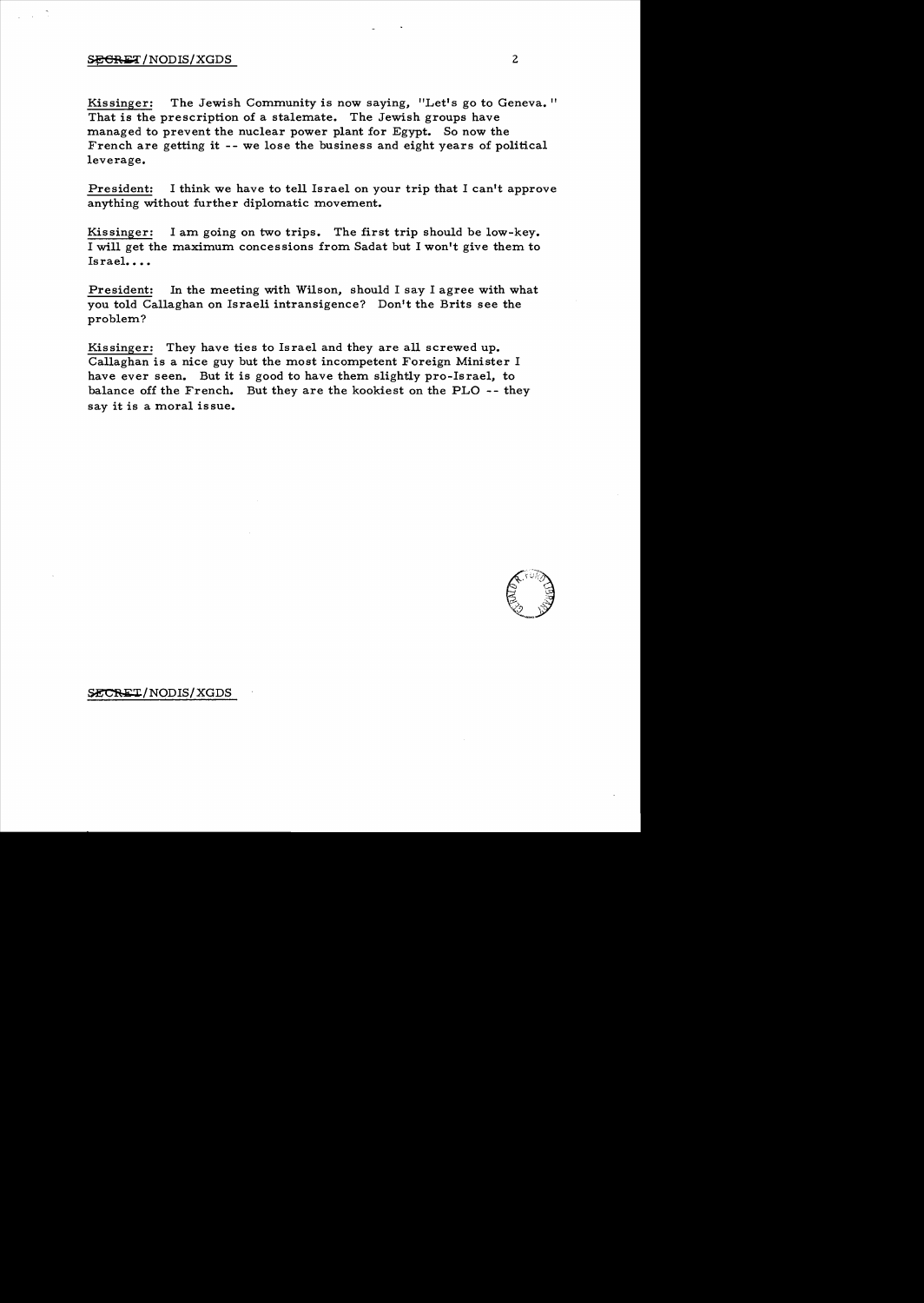OscelanghGB holding off fredery som  $\bigvee$   $\mathcal{P}$ / $\kappa$  $31$  Jan 75 Getting the Containing by about Picto K Gosenpa au opert by what ITEL him on me. I have inthis thing won't gettless he is setting une empe the sound what is a pind for cu/ dramatic un flume stron, census environnementaire spirit of partiation. The alternation is a a staturiste which you would have beacht to funciones. K & fier they may de setting me up- I merchand the don't sussie of that. P Dutter home colut to la? K & fear they many plan to structedl. How they got 21 days 1 gody I lout knew. Comblet have happened used tte, dont pet a pering from us. P You can de it 'That' is bayen tragen any K Jemmer comments moment surging lets pe & Cereman. That so prescription of statemente. The Jerrish Opa po have morazed to punt une pour plant. Franck getting it - a brisine + 8 gro of political le sotiet en toute til I au jour top that you with R d'Eurin et ligne le touje standal de la dez. de gave to un to I. ... P de metz cu/ Wilson, should 2 aug de puis cu/ atat qui til Cullaghan? E.O. 12958 (as amene MR# 10-113; #24 pta<u>te her 3/10/04; Doe lev 4/1/1</u>0 By dal NARA, Date 5/14/10